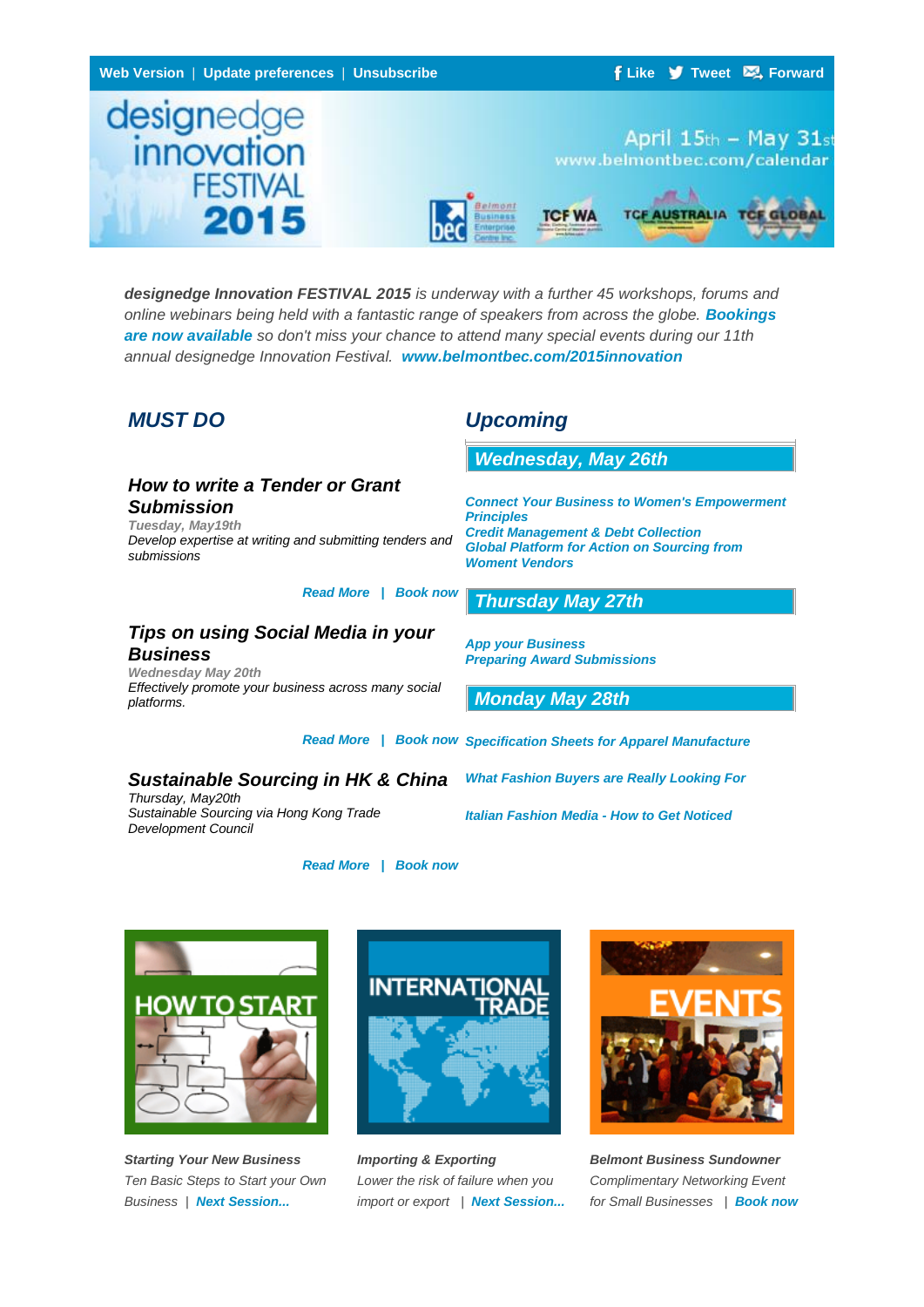## *[B](http://bbec.bridgewaymailer.com/t/j-i-dulkjut-xjidtbuy-tj/)USINESS ONLINE*

## *[How to Brief your Website Developer](http://bbec.bridgewaymailer.com/t/j-i-dulkjut-xjidtbuy-tt/) Discover how to Brief your Website Developer to your maximum advantage.*

*[Creating an Online Shop](http://bbec.bridgewaymailer.com/t/j-i-dulkjut-xjidtbuy-ti/) Learn to build your business online.*

*[Tips on using Social Media in your Business](http://bbec.bridgewaymailer.com/t/j-i-dulkjut-xjidtbuy-td/) Facebook - Twitter - LinkedIn*

*[Read More](http://bbec.bridgewaymailer.com/t/j-i-dulkjut-xjidtbuy-th/) | [Book now](http://bbec.bridgewaymailer.com/t/j-i-dulkjut-xjidtbuy-tk/)*

## *[E](http://bbec.bridgewaymailer.com/t/j-i-dulkjut-xjidtbuy-tu/)NERGY EFFICIENCY - FREE*

*[Solar Energy\\*](http://bbec.bridgewaymailer.com/t/j-i-dulkjut-xjidtbuy-il/) How Solar works? How much power does it generate? Saving Energy.*

## *[Tips on Saving Energy in Your Business\\*](http://bbec.bridgewaymailer.com/t/j-i-dulkjut-xjidtbuy-ir/)*

*How to make your Business Energy Efficient using quick & easy steps.*

#### *[Reduce Office Equipment Energy Costs\\*](http://bbec.bridgewaymailer.com/t/j-i-dulkjut-xjidtbuy-iy/)*

*Reduce energy use in your office equipment, kitchen facilities.*

### *[Energy Usage in TCF Supply Chains –](http://bbec.bridgewaymailer.com/t/j-i-dulkjut-xjidtbuy-ij/) Upstream & [Downstream\\*](http://bbec.bridgewaymailer.com/t/j-i-dulkjut-xjidtbuy-ij/)*

*Reduce upstream & downstream energy usage in your supply chains.*

#### *[Reduce Costs in your Air Conditioning\\*](http://bbec.bridgewaymailer.com/t/j-i-dulkjut-xjidtbuy-it/)*

*Up to 70% of savings can be achieved with your air con equipment.*

*[Reduce Lighting Costs in Your Business\\*](http://bbec.bridgewaymailer.com/t/j-i-dulkjut-xjidtbuy-ii/) Lighting technologies can reduce your energy consumption up to 90%.*

*[Low Cost Energy Efficiency Accreditation\\*](http://bbec.bridgewaymailer.com/t/j-i-dulkjut-xjidtbuy-id/) Tips in low-cost & no-cost incentives & energy efficiency accreditation.*

*[Understanding Energy Use in your Business\\*](http://bbec.bridgewaymailer.com/t/j-i-dulkjut-xjidtbuy-ih/) Make your business Energy Efficient*

*[Monitoring your Energy Bills in Your Business\\*](http://bbec.bridgewaymailer.com/t/j-i-dulkjut-xjidtbuy-ik/) Monitor your energy consumption and usage and cost saving practices.*

## *[S](http://bbec.bridgewaymailer.com/t/j-i-dulkjut-xjidtbuy-dr/)PECIAL FASHION*

#### *[Tips on Starting you own Fashion Label](http://bbec.bridgewaymailer.com/t/j-i-dulkjut-xjidtbuy-dy/)*

*Taking you through SWOT, Sourcing, Costing, Marketing and Fashion Cycles.*

#### *[Be aware of Manufacturing Pitfalls](http://bbec.bridgewaymailer.com/t/j-i-dulkjut-xjidtbuy-dj/)*

*With the correct guidance and total diligence you can minimise manufacturing problems before they become a major issue.*

#### *[Specification Sheets for Apparel Manufacture](http://bbec.bridgewaymailer.com/t/j-i-dulkjut-xjidtbuy-dt/)*

*Improve your manufacturing results by developing professional Specification Sheet for the Fashion Industry.*

#### *[Quality Control in Apparel Manufacturing](http://bbec.bridgewaymailer.com/t/j-i-dulkjut-xjidtbuy-di/)*

*The session will cover the many aspects to quality control which will enable you to achieve this end goal as well as improving your business relationship with your suppliers.*

#### *[Preparing for a Trade Event](http://bbec.bridgewaymailer.com/t/j-i-dulkjut-xjidtbuy-dd/)*

*Will cover the various steps before, during and after a Trade Show*

#### *[What Buyers Are Really Looking For](http://bbec.bridgewaymailer.com/t/j-i-dulkjut-xjidtbuy-dh/)*

*Understand their needs to reach them*

#### *[Dealing with Agents or Retailers](http://bbec.bridgewaymailer.com/t/j-i-dulkjut-xjidtbuy-dk/)*

*Get valuable tips & insights. Special focus on the Fashion Industry.*

*[Read More](http://bbec.bridgewaymailer.com/t/j-i-dulkjut-xjidtbuy-du/) | [Book now](http://bbec.bridgewaymailer.com/t/j-i-dulkjut-xjidtbuy-hl/)*

## *[S](http://bbec.bridgewaymailer.com/t/j-i-dulkjut-xjidtbuy-hr/)PECIAL TOPICS*

### *[Buying and Selling a Small Business](http://bbec.bridgewaymailer.com/t/j-i-dulkjut-xjidtbuy-hy/)*

*How do you know if the business you want to buy is a good one, what checks need to be done? How do you maximise the value presented to a buyer if you are selling?*

*[7 Essentials to creating Massive Success](http://bbec.bridgewaymailer.com/t/j-i-dulkjut-xjidtbuy-hj/) Secrets of the World's Highest Achievers*

#### *[Balancing Work & Life](http://bbec.bridgewaymailer.com/t/j-i-dulkjut-xjidtbuy-ht/)*

*What makes work-life balance so difficult? Find the Balance that so many of us find impossible to achieve*

#### *[Make Customer Experience a](http://bbec.bridgewaymailer.com/t/j-i-dulkjut-xjidtbuy-hi/) Competitive Edge*

*How to keep customers coming back and use them as a leverage to boost your business.*

*[Read More](http://bbec.bridgewaymailer.com/t/j-i-dulkjut-xjidtbuy-iu/) | [Book now](http://bbec.bridgewaymailer.com/t/j-i-dulkjut-xjidtbuy-dl/)*